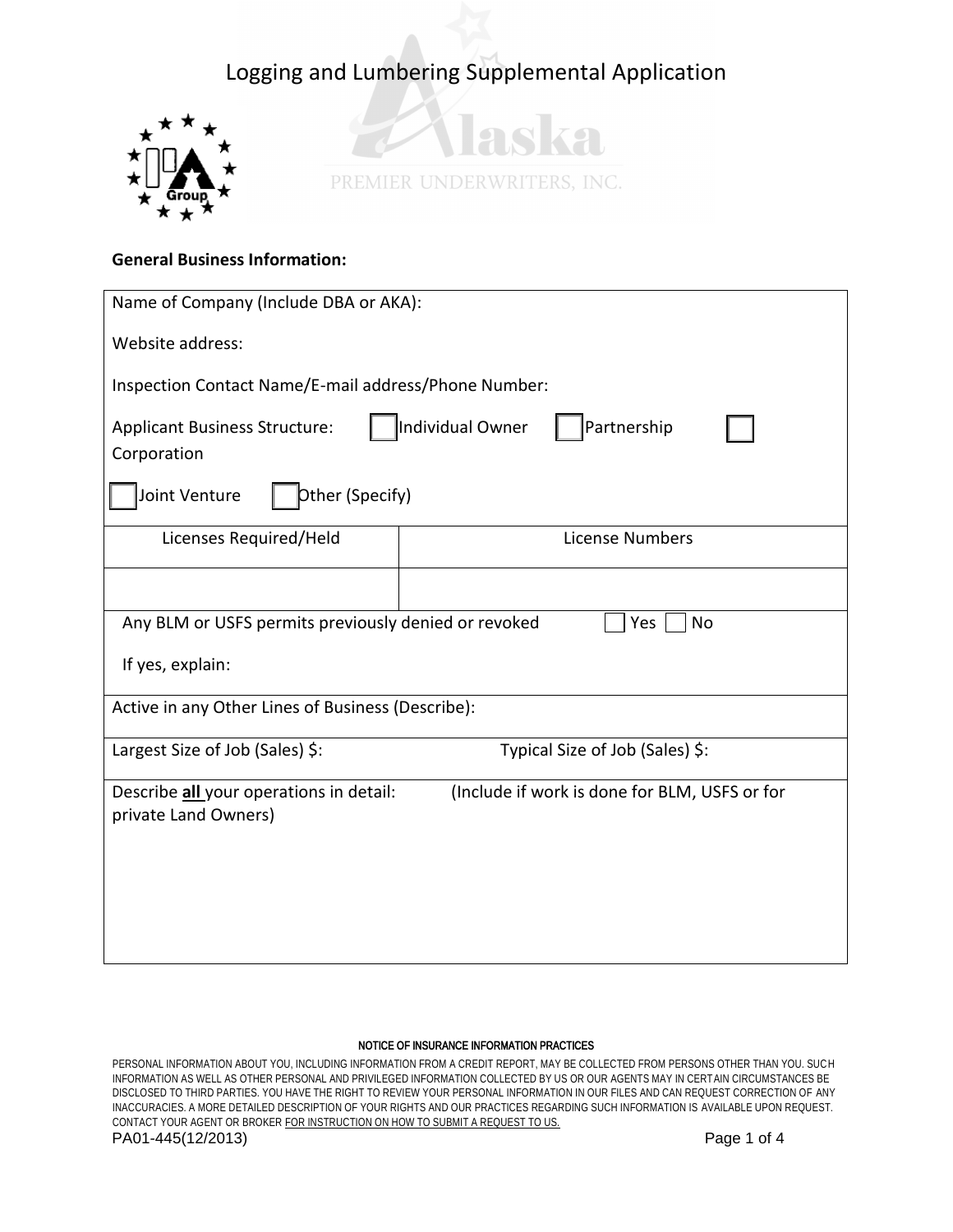



Radius/Geographical area(s) of operation:

## **Subcontracting Activities:**

% of Work Subcontracted to others – Describe:

% of Applicant Activities Working as a Subcontractor for Others - Describe:

Does subcontracted activity include actual logging, Log Hauling or Blasting  $\Box$  Yes  $\Box$  No If yes, describe in detail

Written Contracts with all Subcontractors that Includes GL Limits of insurance required and a Hold Harmless agreement in applicant's favor

## **Logging and Lumbering Activities:**

| Type of Logging and Lumbering work:                                                                                                                                                                                                              |  |  |  |
|--------------------------------------------------------------------------------------------------------------------------------------------------------------------------------------------------------------------------------------------------|--|--|--|
| Does work require close proximity to highways, populated areas, recreational lands or water, or<br>power lines $\Box$ Yes $\Box$ No If yes, describe precautionary measures taken, including erosion<br>control or landslide prevention measures |  |  |  |
| Describe methods used to determine boundaries and identify trees for cutting                                                                                                                                                                     |  |  |  |
| Yes     No If yes, describe frequency, methods of storage, transport<br>Are explosives used<br>types on hand                                                                                                                                     |  |  |  |
| Are blasting operations performed by employees  <br>Yes<br>No<br>If yes, are blasters licensed<br>Yes<br>No                                                                                                                                      |  |  |  |

#### NOTICE OF INSURANCE INFORMATION PRACTICES

PERSONAL INFORMATION ABOUT YOU, INCLUDING INFORMATION FROM A CREDIT REPORT, MAY BE COLLECTED FROM PERSONS OTHER THAN YOU. SUCH INFORMATION AS WELL AS OTHER PERSONAL AND PRIVILEGED INFORMATION COLLECTED BY US OR OUR AGENTS MAY IN CERTAIN CIRCUMSTANCES BE DISCLOSED TO THIRD PARTIES. YOU HAVE THE RIGHT TO REVIEW YOUR PERSONAL INFORMATION IN OUR FILES AND CAN REQUEST CORRECTION OF ANY INACCURACIES. A MORE DETAILED DESCRIPTION OF YOUR RIGHTS AND OUR PRACTICES REGARDING SUCH INFORMATION IS AVAILABLE UPON REQUEST. CONTACT YOUR AGENT OR BROKER FOR INSTRUCTION ON HOW TO SUBMIT A REQUEST TO US. PA01-445(12/2013) Page 2 of 4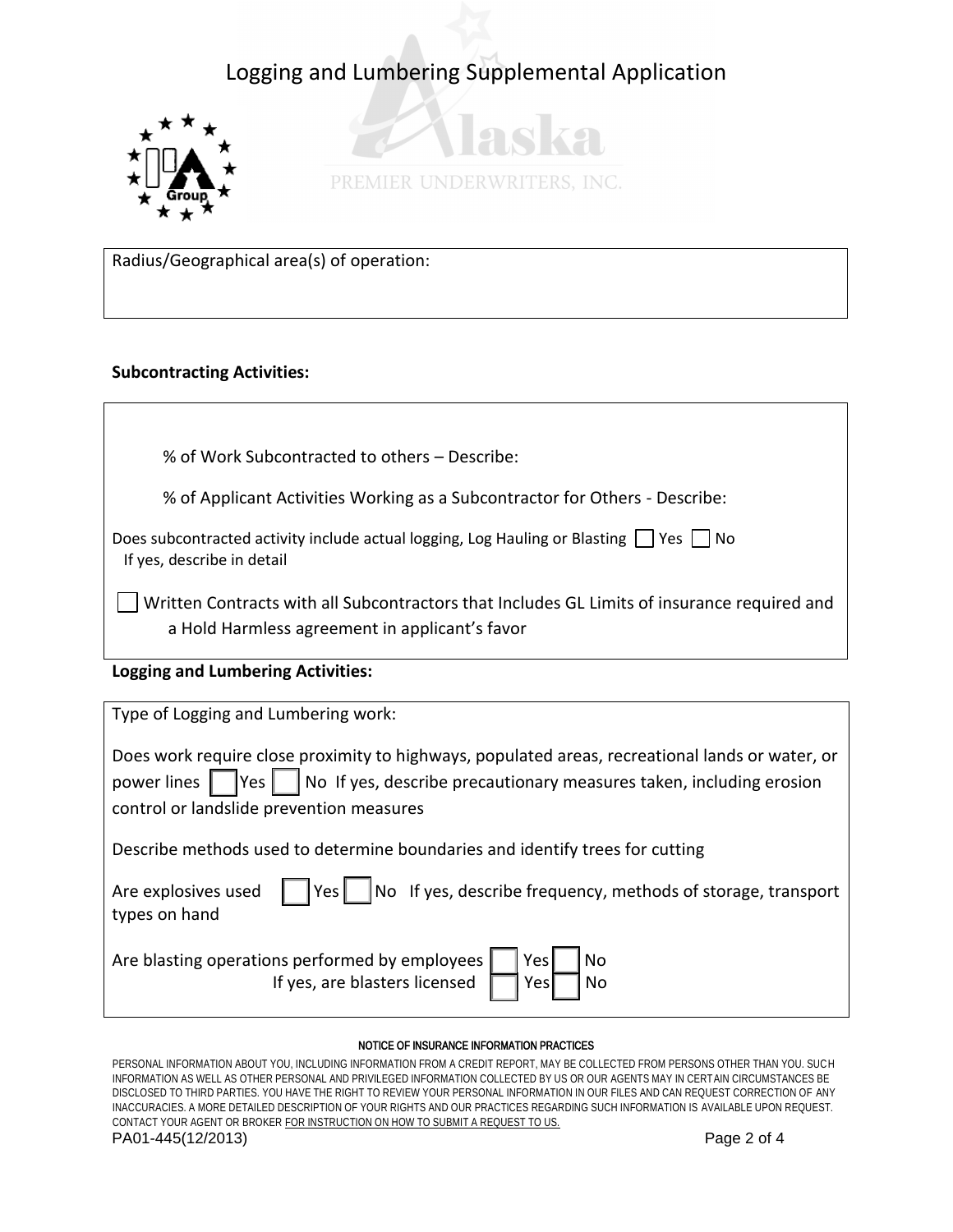



Describe types, methods of storage and methods of transportation of chemicals used (including But not limited to pesticides or herbicides, fuel or other flammable liquids)

| Are there established fire prevention procedures at the job site $\vert \vert$ Yes $\vert$<br>No.<br>Are portable fire extinguishers available and/or mounted on equipment<br> Yes    No |  |  |  |  |  |
|------------------------------------------------------------------------------------------------------------------------------------------------------------------------------------------|--|--|--|--|--|
| Do you provide communication equipment on all job sites for emergencies $\vert$   Yes     No                                                                                             |  |  |  |  |  |
| Describe method(s) of slash disposal                                                                                                                                                     |  |  |  |  |  |

Describe method of skidding used

\*Please attach a sample copy of a logging contract used in your operation **Equipment:** 

Lease, rent equipment to other contractors With or without Operators – Describe:

Lease, rent or borrow equipment from others – With or without Operators

Describe:

Written contract in place detailing Equipment maintenance/repair responsibilities:

Describe:

### **Current Job Sites:**

| Job Name | Job Description | Job Cost \$ |
|----------|-----------------|-------------|
|          |                 |             |
|          |                 |             |

#### NOTICE OF INSURANCE INFORMATION PRACTICES

PERSONAL INFORMATION ABOUT YOU, INCLUDING INFORMATION FROM A CREDIT REPORT, MAY BE COLLECTED FROM PERSONS OTHER THAN YOU. SUCH INFORMATION AS WELL AS OTHER PERSONAL AND PRIVILEGED INFORMATION COLLECTED BY US OR OUR AGENTS MAY IN CERTAIN CIRCUMSTANCES BE DISCLOSED TO THIRD PARTIES. YOU HAVE THE RIGHT TO REVIEW YOUR PERSONAL INFORMATION IN OUR FILES AND CAN REQUEST CORRECTION OF ANY INACCURACIES. A MORE DETAILED DESCRIPTION OF YOUR RIGHTS AND OUR PRACTICES REGARDING SUCH INFORMATION IS AVAILABLE UPON REQUEST. CONTACT YOUR AGENT OR BROKER FOR INSTRUCTION ON HOW TO SUBMIT A REQUEST TO US. PA01-445(12/2013) Page 3 of 4